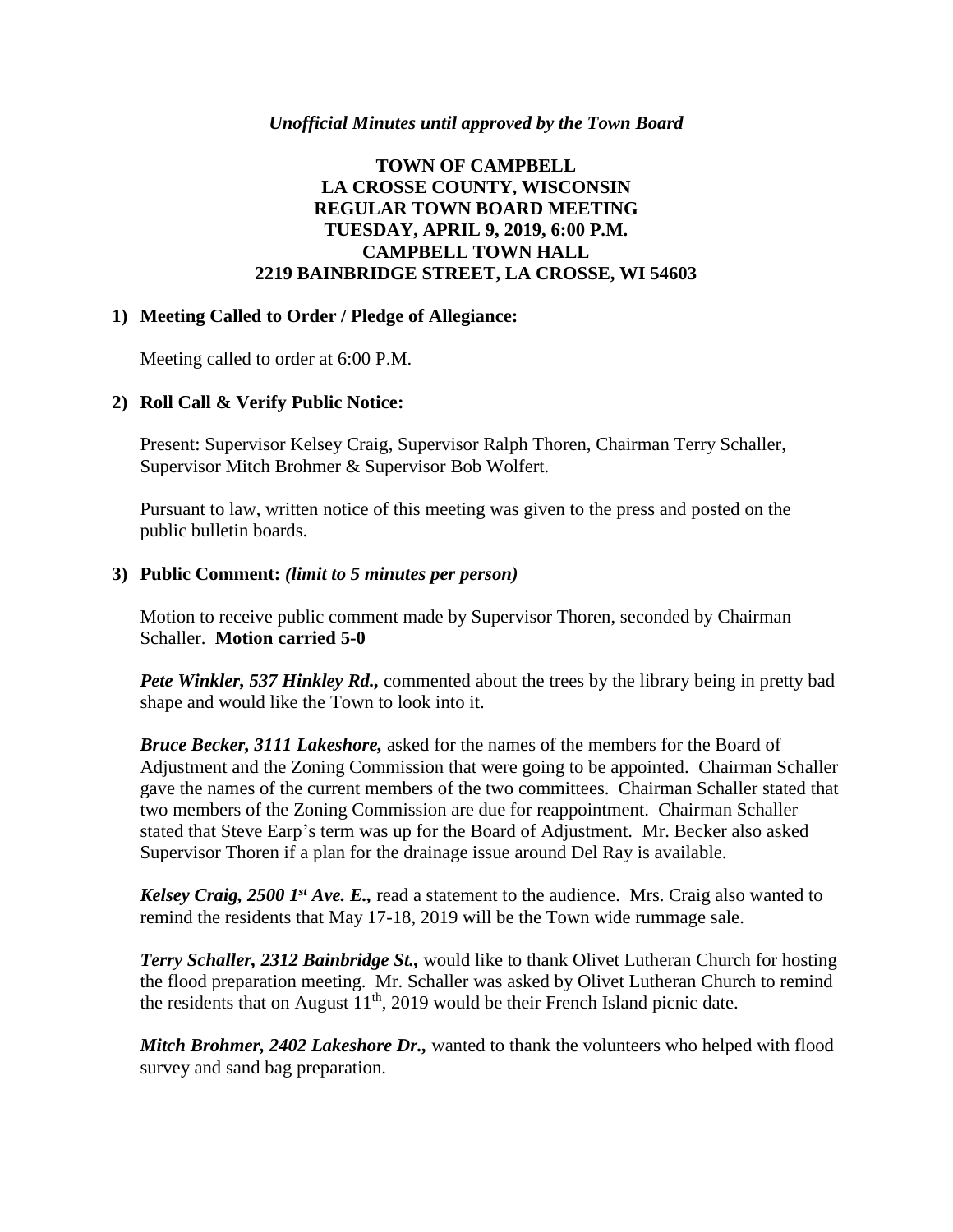Motion to close public comment made by Supervisor Wolfert, seconded by Chairman Schaller. **Motion carried 5-0**

- **4) Consent Agenda: (All items listed are considered routine and will be enacted with one motion. There will be no separate discussion of these items unless a Board member so requests, in which case the item will be removed from the Consent Agenda and be considered on the Regular Agenda).**
	- **A) Approval of Minutes:** Regular Board Meeting 03/12/2019, Special Board Meeting 03/29/2019

Supervisor Craig would like an adjustment of the Special Board Meeting Minutes from 03/29/2019. She would like the part pertaining to accommodating her work schedule removed from the minutes.

#### **B) Plan Commission Meeting Recommendations:** No Meeting

#### **C) Payment of Bills:**

Motion to approve the Consent Agenda made by Supervisor Wolfert, seconded by Chairman Schaller. **Motion carried 4-1 (Supervisor Craig voted "against")**

#### **5) Business:**

**A)** Approval of a Temporary Class "B" Retailer's License for the French Island Lions Club for April 27, 2019 at the Community Center. (Clerk)

Motion to approve a Temporary Class "B" Retailer's License for the French Island Lions Club for April 27, 2019 made by Supervisor Craig, seconded by Chairman Schaller. **Motion carried 5-0**

**B)** Lisa Berekvam, 607 Winona St., request for a third dog permit. (Clerk)

Clerk Hawkins stated that the office was contacted by Mrs. Berekvam and that they no longer have the third dog and would not need a multiple permit.

### **No Action Taken**

**C)** Approval for "Rock 'n the Docks" for August 3, 2019 from 2:30 p.m.-12:00 a.m. at Huck's on the River, 129 Marina Dr. (Chair)

Motion to approve "Rock 'n the Docks" for August 3, 2019 from 2:30-12:00 a.m. at Huck's on the River made by Supervisor Craig, seconded by Supervisor Thoren. **Motion carried 5-0**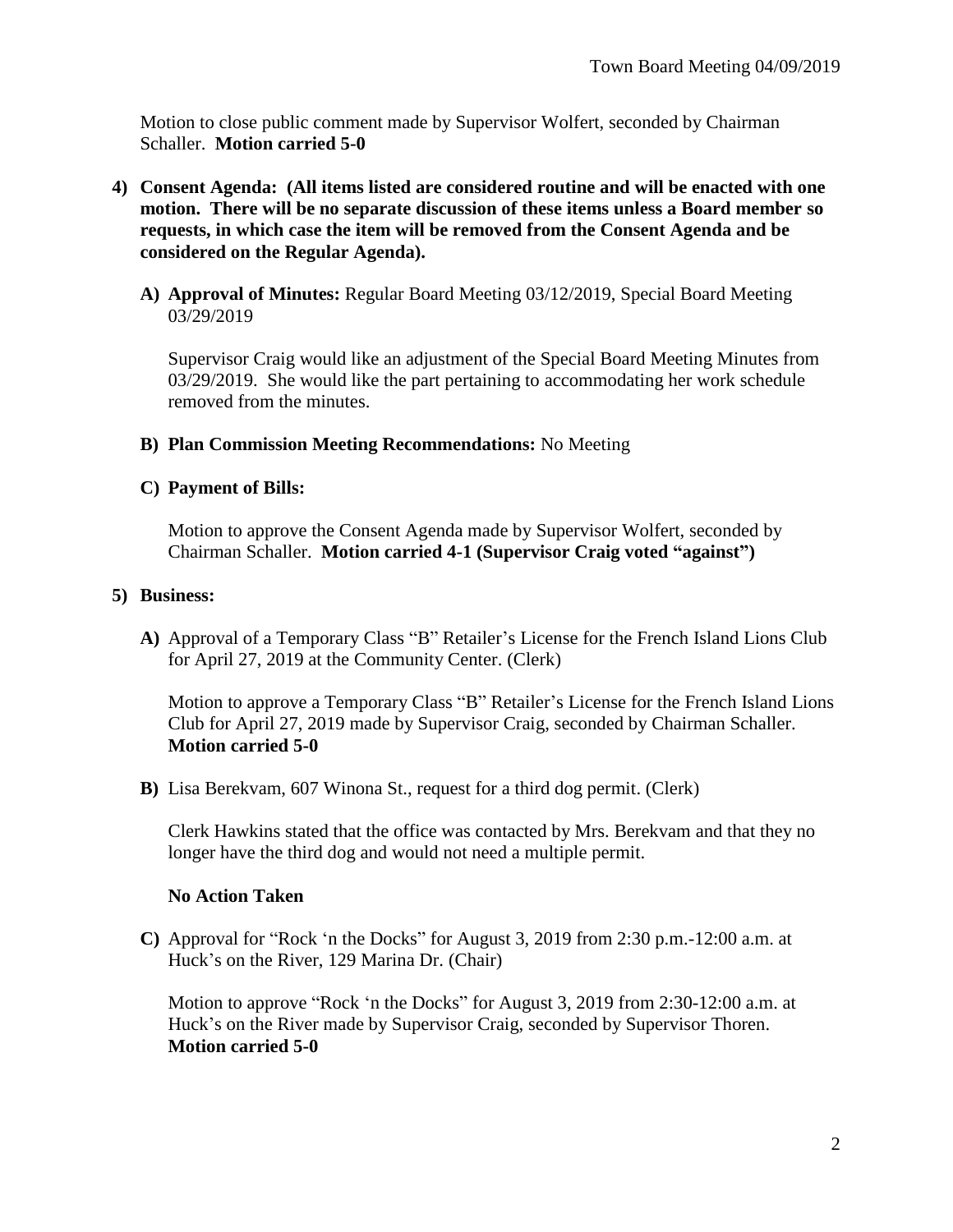**D)** Ordinance No. 2019-1 creating Chapter 8, Article III, Section 8-61, adopting state electrical code. (Chair)

Motion to approve Ordinance No. 2019-1 made by Supervisor Wolfert, seconded by Supervisor Brohmer. **Motion carried 5-0**

**E)** Discussion regarding town supervisor roles under the Campbell Emergency Operation Center. (Chair)

Chairman Schaller discussed with the Board roles that the supervisors will play in an emergency event. Chairman Schaller suggested that the Town Chairman will serve as the EOC Manager, the Town Clerk will serve as the Finance Director, Supervisor #4 will serve as the Logistics Director, Supervisor #3 will serve as the Planning Director, Supervisor #1 will serve as the Operations Director, and Supervisor #2 will serve as the Public Information Officer.

# **No Action Taken**

**F)** Additional on-call compensation for maintenance employees. (Thoren)

Motion to approve on-call compensation for Steve Lyga and Lenny Hasz weekly for the next month until the Board can look at it again at the next meeting made by Supervisor Thoren, seconded by Chairman Schaller. **Motion carried 5-0**

**G)** Funding for archiving of social media platforms. (Chair)

Chief Gavrilos mentioned that both the Police Department and the Town currently maintain a Facebook page. Chief Gavrilos also mentioned that to be in compliance with current open records law, the entities must have a mechanism to archive social media sites. Chief Gavrilos presented two companies that currently archive social media sites. ArchiveSocial presented a quote for \$2,388.00 per year which includes 10 social media accounts. Erado presented a quote for \$120.00 per year per account which would cost \$240.00 per year for both Facebook sites.

Motion to approve Erado.Zix as our Facebook archive platform made by Supervisor Brohmer, seconded by Chairman Schaller. **Motion carried 5-0**

**H)** Appointment of Board of Adjustment members. (Chair)

Motion to appoint Tim Larson as a member of the Board of Adjustment to a three-year term expiring April 30, 2022 made by Supervisor Wolfert, seconded by Supervisor Brohmer. **Motion carried 5-0**